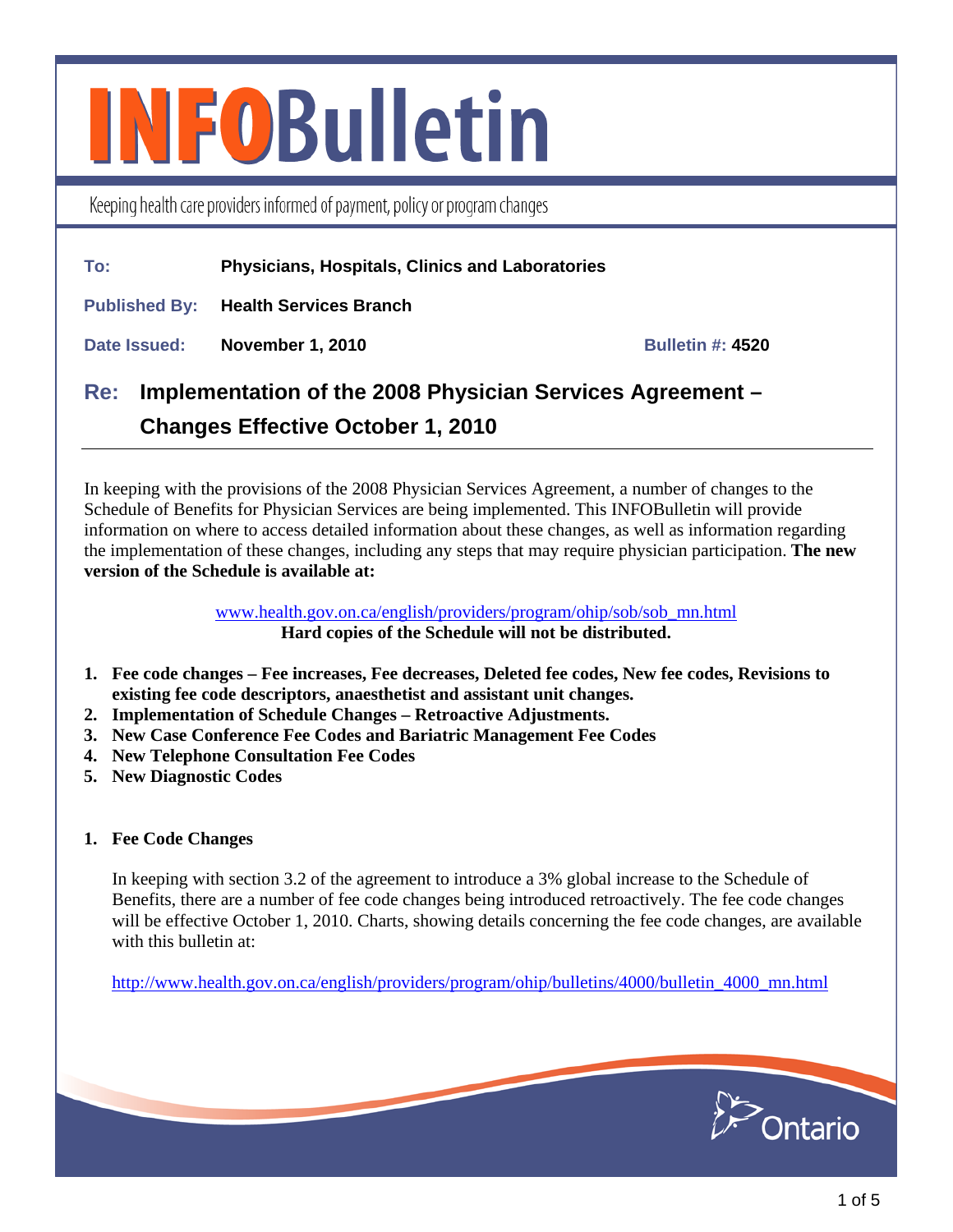#### **2. Implementation of Schedule Changes – Retroactive Adjustments**

The following chart details, by category, the systems solution being implemented to correctly pay claims according to the provisions of the October 1, 2010 Schedule of Benefits. The comments column includes instructions where provider action is required.

Target dates for retroactive payments are tentatively scheduled for the December 2010 remittance, with the exception of Opted–out providers who will have their retroactive payments processed at a later date.

Claims to be adjusted retroactively are those which:

- a. are on the list of services with fee code/amount changes effective October 1, 2010;
- b. have service dates of October 1, 2010 up to and including October 31, 2010;
- c. are for Health Claim Payment, Reciprocal Medical Billing and Work Place Safety Insurance Board payment programs; and
- d. were processed and paid on the November 2010 Remittance Advice.

Claims with service dates on or after October 1, 2010 and processed after November 1, 2010 will be paid according to the new schedule.

Should physician action be required to complete the process, the form to use for claim adjustments is called the "Remittance Advice Inquiry" form. This form is available online at:

[www.health.gov.on.ca/english/providers/forms/form\\_menus/ohip\\_prof\\_fm.html](http://www.health.gov.on.ca/english/providers/forms/form_menus/ohip_prof_fm.html)

The Ministry will monitor the submission of claims to ensure they are submitted correctly (revisions).

| Category                         | <b>Comments</b>                                                                                                                                                                                                                                                                                              |  |  |  |
|----------------------------------|--------------------------------------------------------------------------------------------------------------------------------------------------------------------------------------------------------------------------------------------------------------------------------------------------------------|--|--|--|
| <b>Fee Increase/Decrease</b>     | An automated system adjustment will be performed for fee increases,                                                                                                                                                                                                                                          |  |  |  |
| <b>Deleted Fee Schedule Code</b> | decreased fees and deleted fee codes. Detailed claim item                                                                                                                                                                                                                                                    |  |  |  |
| <b>Opted-in physicians</b>       | adjustments are tentatively scheduled to appear on the December<br>2010 remittance advice. Any premium payments associated with<br>adjusted claim items will also be reconciled during the automated<br>process. No action is required by the physician.                                                     |  |  |  |
|                                  | In the event a claim for a deleted service is submitted after November<br>1, 2010 for a service rendered on or after October 1, 2010, the claim<br>will be redirected to the provider's error report. The claim may be<br>resubmitted if the service is eligible for payment under an alternate<br>fee code. |  |  |  |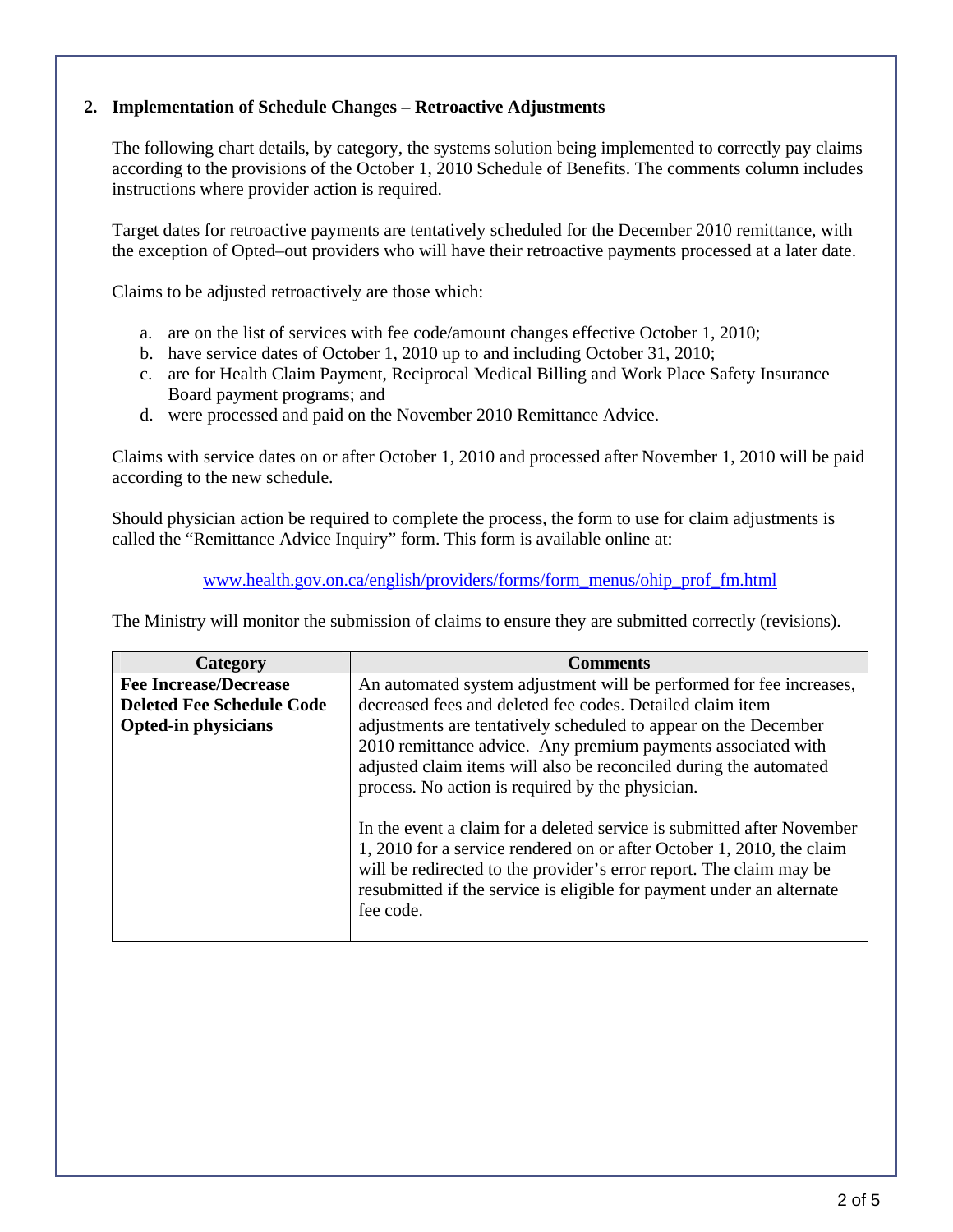| Category                                                                                                                                                       | <b>Comments</b>                                                                                                                                                                                                                                                                                                                             |
|----------------------------------------------------------------------------------------------------------------------------------------------------------------|---------------------------------------------------------------------------------------------------------------------------------------------------------------------------------------------------------------------------------------------------------------------------------------------------------------------------------------------|
| <b>Fee Increase/Decrease</b><br><b>Opted-out physicians</b>                                                                                                    | Opted -out physicians should NOT collect fee increases from<br>patients.                                                                                                                                                                                                                                                                    |
|                                                                                                                                                                | Fee increases will be paid directly to the physician and will appear as<br>a summary level adjustment identified by Clerk ID "GFFO - 3%<br>GENERAL FEE PAYMENT OPTED-OUT". No action is required<br>by the physician.                                                                                                                       |
|                                                                                                                                                                | Physicians must ensure, through their local office, that the ministry<br>has their correct mailing address and banking information.                                                                                                                                                                                                         |
| <b>New Fee Schedule Code</b><br><b>Fee Schedule Code Revision</b>                                                                                              | If a claim was not previously submitted and the service is now<br>eligible for payment under a new fee schedule code; a claim may be<br>submitted for payment within 6 months of the date of service.                                                                                                                                       |
|                                                                                                                                                                | If a claim was previously submitted and a new or revised fee<br>schedule code more accurately reflects the service provided, the<br>physician must submit a remittance advice inquiry to their local<br>office and request the claim be adjusted to pay in accordance with the<br>provisions of the new schedule.                           |
| <b>Anaesthetist and Assistant</b><br><b>Services</b><br>$\triangleright$ Unit Fee Increase<br><b>Base Unit Revisions</b><br>➤<br><b>Triple Time Units</b><br>➤ | An automated system adjustment will be performed to apply the<br>assistant and anaesthesia unit fee increase to surgical assistant and<br>anaesthesia services. Detailed claim item adjustments are tentatively<br>scheduled to appear on the December 2010 remittance advice. No<br>action is required by the physician.                   |
|                                                                                                                                                                | The number of anaesthesia base units for E546 was reduced to zero.<br>An automated system adjustment to recover fees is tentatively<br>scheduled to appear as detailed claim item adjustments on the<br>December 2010 remittance advice. No action is required by the<br>physician.                                                         |
|                                                                                                                                                                | Manual adjustments are required for all assistant or anaesthesia<br>services where the number of base units has been revised. Physicians<br>must submit a remittance advice inquiry to their local office and<br>request the adjustment of all relevant claim items to ensure payment<br>is made in accordance with the new base unit rate. |
|                                                                                                                                                                | If additional time units are payable as a result of the change to<br>assistant triple time units, the physician must submit a remittance<br>advice inquiry to their local office requesting adjustment of relevant<br>claim items.                                                                                                          |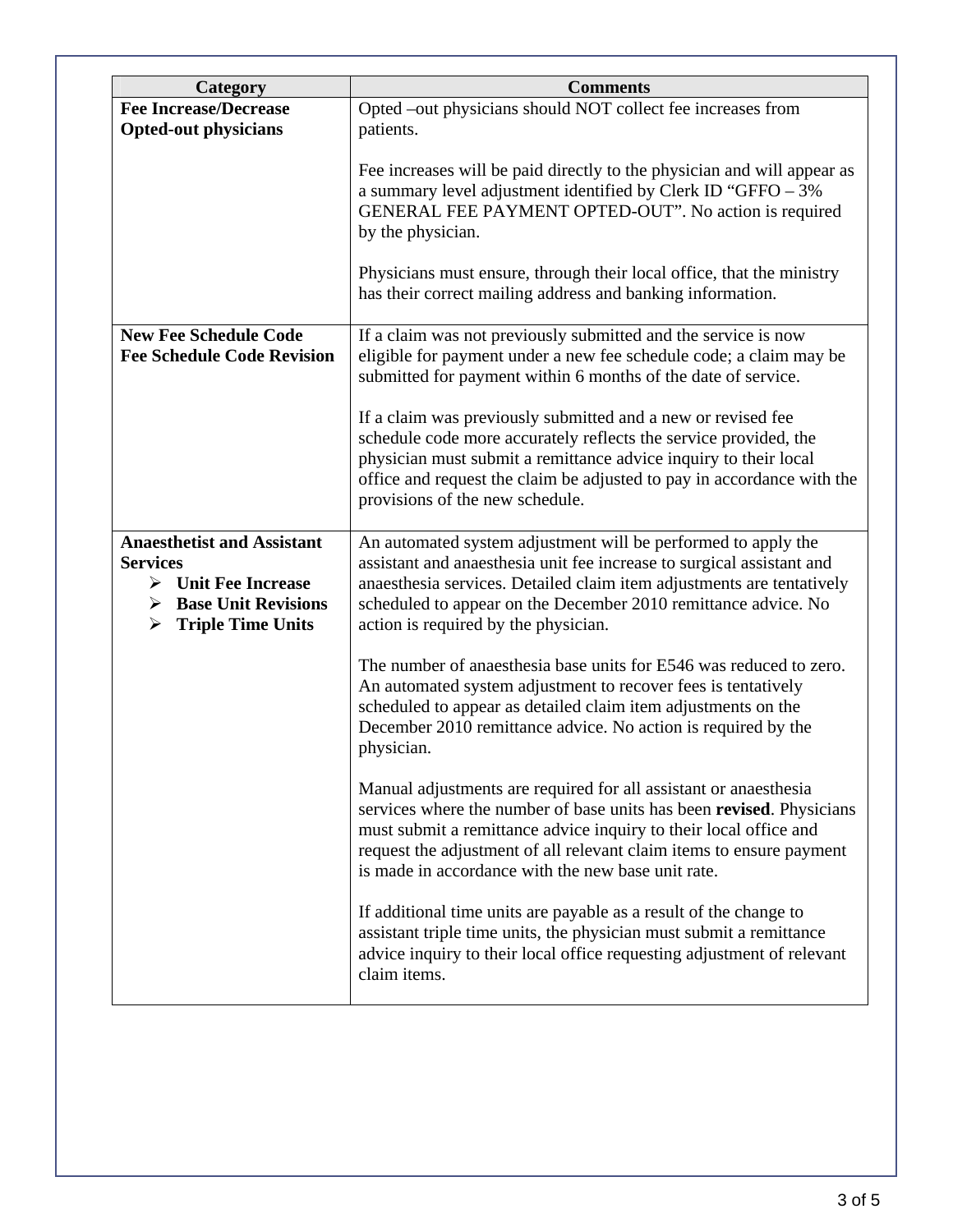## **3. New Case Conference Fee Codes and Bariatric Management Fee Codes**

These fee codes will have broad system impacts, especially in terms of collaborative care achieving better quality patient outcome and system efficiencies. The new case conference fees effective October 1, 2010 are:

| K700 | Palliative Care Out-patient Case Conference                 | \$27.50 |
|------|-------------------------------------------------------------|---------|
| K701 | Mental Health Out-patient Case Conference                   | \$27.50 |
| K702 | Bariatric Out-patient Case Conference at a RATC             | \$27.50 |
| K703 | Geriatric Out-patient Case Conference                       | \$27.50 |
| K704 | Paediatric Out-patient Case Conference                      | \$27.50 |
| K708 | Multidisciplinary Cancer Case Conference (MCCC) Participant | \$10.00 |
| K709 | Multidisciplinary Cancer Case Conference (MCCC) Chairperson | \$20.00 |

Refer to the Schedule of Benefits for limitations on payments for these services. For example, no other case conference or telephone consultation service is *eligible for payment* with K700 for the same patient on the same day.

K702 is *only eligible for payment* when rendered for a patient registered in a Bariatric Regional Assessment Treatment Centre (RATC). K702 is *only eligible for payment* for physicians identified to the ministry as working in a Bariatric RATC. Physicians must contact their local office to ensure they are identified to the ministry as working in a Bariatric RATC.

This requirement for identification as a Bariatric RATC physician is also required for claims submission of the following two new fee codes:

| K090 | Management of a pre-operative bariatric patient at a Bariatric RATC          |
|------|------------------------------------------------------------------------------|
| K091 | Monthly management of a post-operative bariatric patient at a Bariatric RATC |

#### **4. New Telephone Consultation Fee Codes**

These fee codes are the second of the two 'types' of new fee codes with broad system impacts. These codes are intended to reduce unneeded face to face consultations where the treating physician needs support from a specialist. In each case, the referring physician claims a different fee code than the consultant physician. The new telephone consultation fee codes effective October 1, 2010 are:

| K730 | Telephone Consultation - Physician to Physician - Referring physician  | \$27.50 |
|------|------------------------------------------------------------------------|---------|
| K731 | Telephone Consultation - Physician to Physician - Consultant physician | \$35.50 |
| K732 | Telephone Consultation - CritiCall - Referring physician               | \$27.50 |
| K733 | Telephone Consultation - CritiCall - Consultant physician              | \$35.50 |